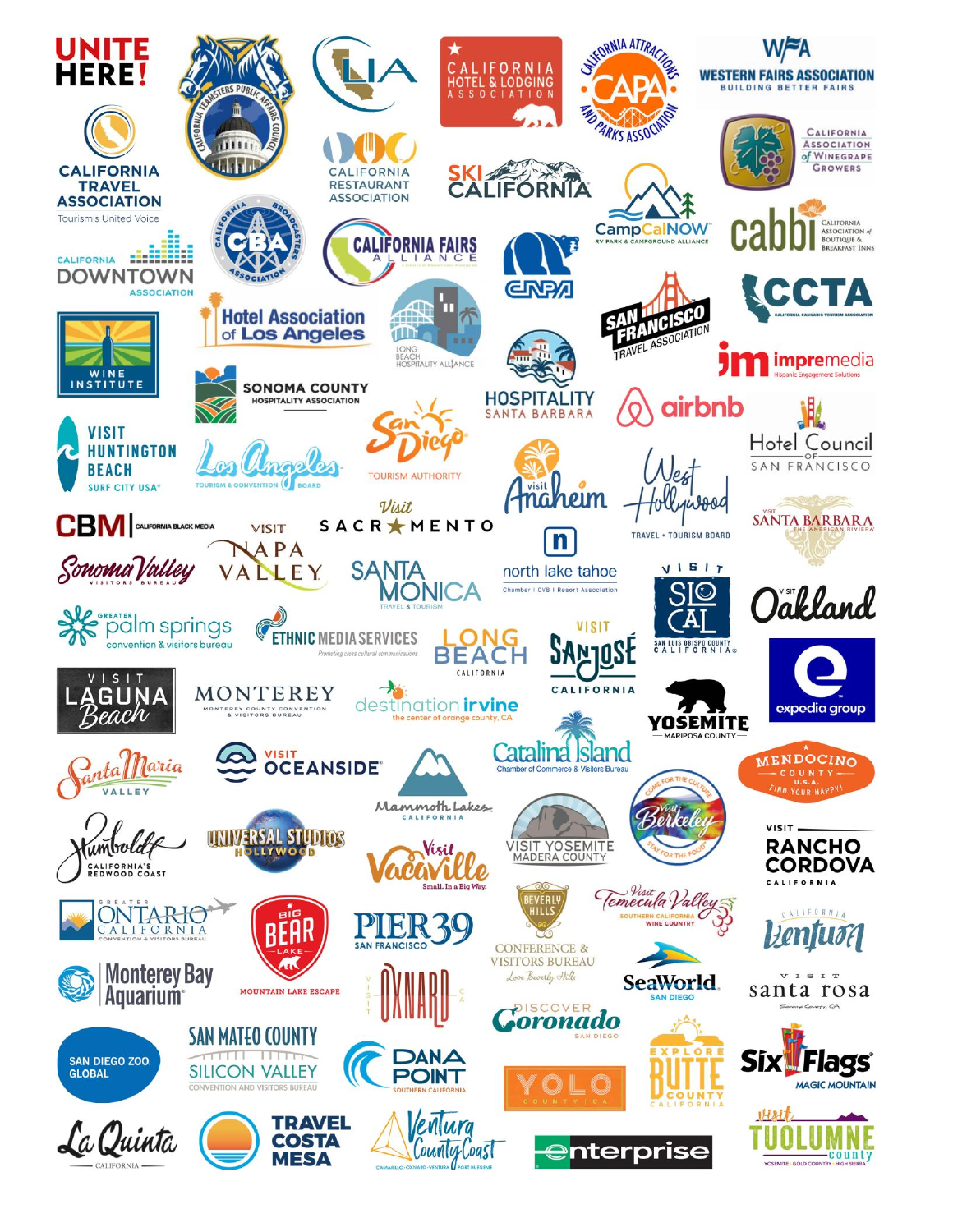

May 13, 2020

The Honorable Gavin Newsom Governor, State of California State Capitol Sacramento, CA 95814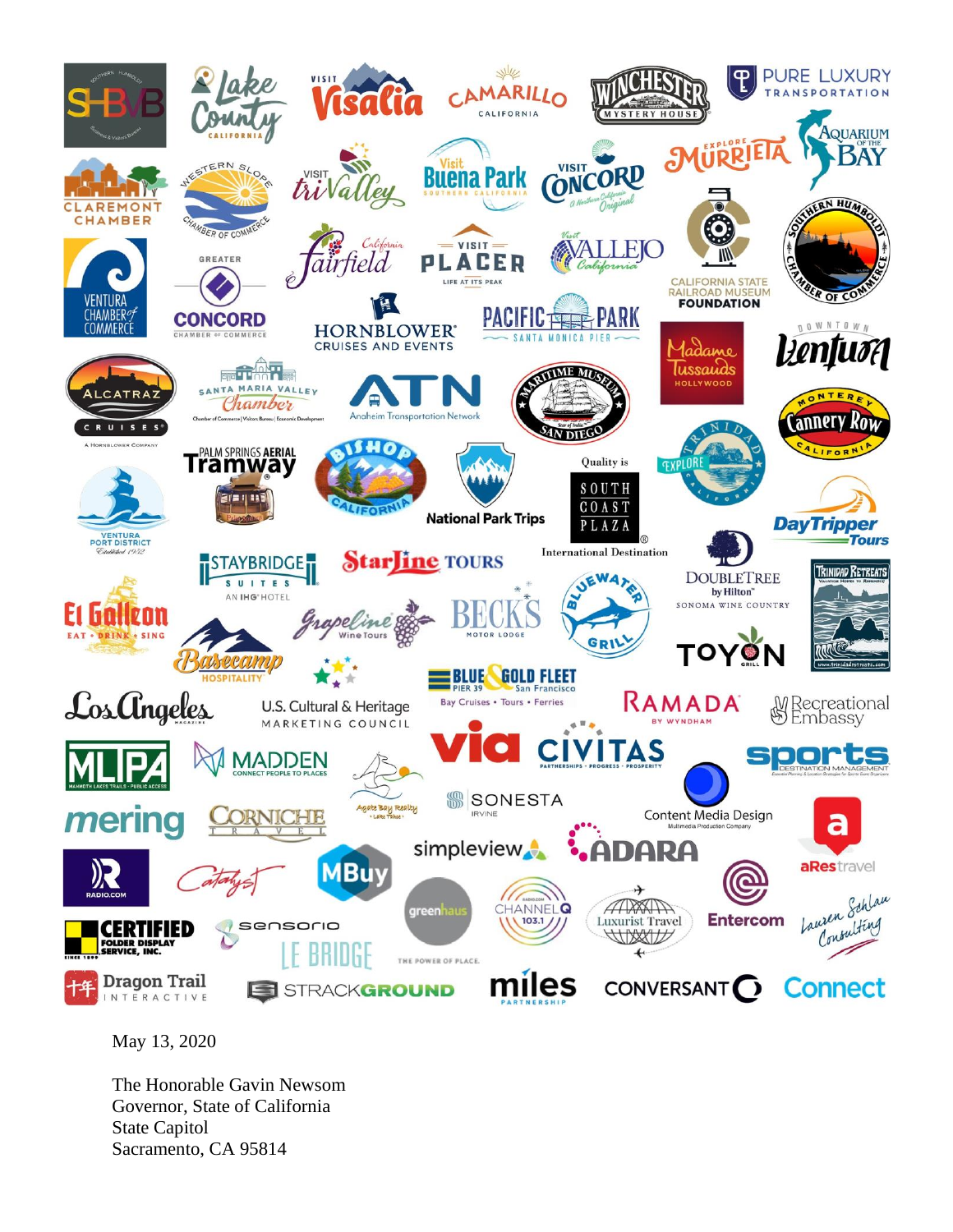## **Re: Visit California Funding Request**

## Dear Governor Newsom:

Thank you for your bold leadership in the face of COVID-19 and ensuring that California is prepared to meet the complex and ever-evolving challenges presented by this pandemic, including convening a taskforce to discuss solutions for business and job recovery.

Unfortunately, as you know, the coronavirus has had an especially devastating impact on California's travel and tourism industry. This is why a broad coalition of advocates—ranging from tourism, hospitality, labor, and local chambers—respectfully request a one-time, emergency allocation of \$45 million in this year's budget for Visit California. This funding will enable them to execute a marketing campaign that will jump start quick recovery of this key segment of our economy once it is safe to travel.

It is anticipated that 613,000 tourism jobs will disappear by the end of May. Not only that, for every tourism job lost, a ripple effect occurs in the ecosystem that supports the travel industry. Every three travel industry jobs support another two California jobs.

Prior to COVID-19, California's travel industry consistently returned remarkable results for the state's economy, driven by the leadership and innovative marketing programs of Visit California. In 2019, more than 1.2 million California workers earned their livelihoods at travel businesses, and visitor spending injected \$145 billion directly into the state, generating \$12.3 billion in state and local tax revenues.

Independent research firm Oxford Economics estimates California will lose \$72.8 billion in visitor spending this year alone, drying up one of the state's most vital tax sources. Every dollar spent by a traveler powers our state's local communities many times over. State and local governments will lose \$6.1 billion in tax revenues that fund vital local services like police, fire and public health and safety. The taxes paid by hotel and vacation rental guests directly power local communities across California—46 cities rely on Transient Occupancy Tax (TOT) revenue to cover at least 30% of their overall general fund expenditures.

California's success as a world class tourism attraction is due in large part to Visit California their programs delivered \$14.8 billion of revenue to the state's economy in 2019. However, they are funded by private businesses through a self-imposed assessment, which means the closure of the state's tourism industry has effectively reduced Visit California's revenue to zero. This has forced the organization to cancel all existing marketing programs and dramatically reduce staff. A decade of progress is being erased—without help, California's tourism economy will return to 2009 levels of tax revenue and jobs. This lost decade ensures the economic fallout from the coronavirus pandemic is already at least nine times worse than the 9/11 attacks.

A \$45 million, one-time emergency stimulus to enhance funding for Visit California will fund marketing programs to drive visitor spending and get California back to work quickly once the stay-at-home order is lifted. Tourism has proven itself to be one of the fastest industries to recover in the aftermath of a crisis. This was the case post-9/11, when Governor Gray Davis made a one-time allocation to Visit California that fueled a multi-tiered, in-state/drive market campaign designed to get Californians to rediscover our great state. The campaign was successful, and in-state travel jumped 10% in 2001-2002.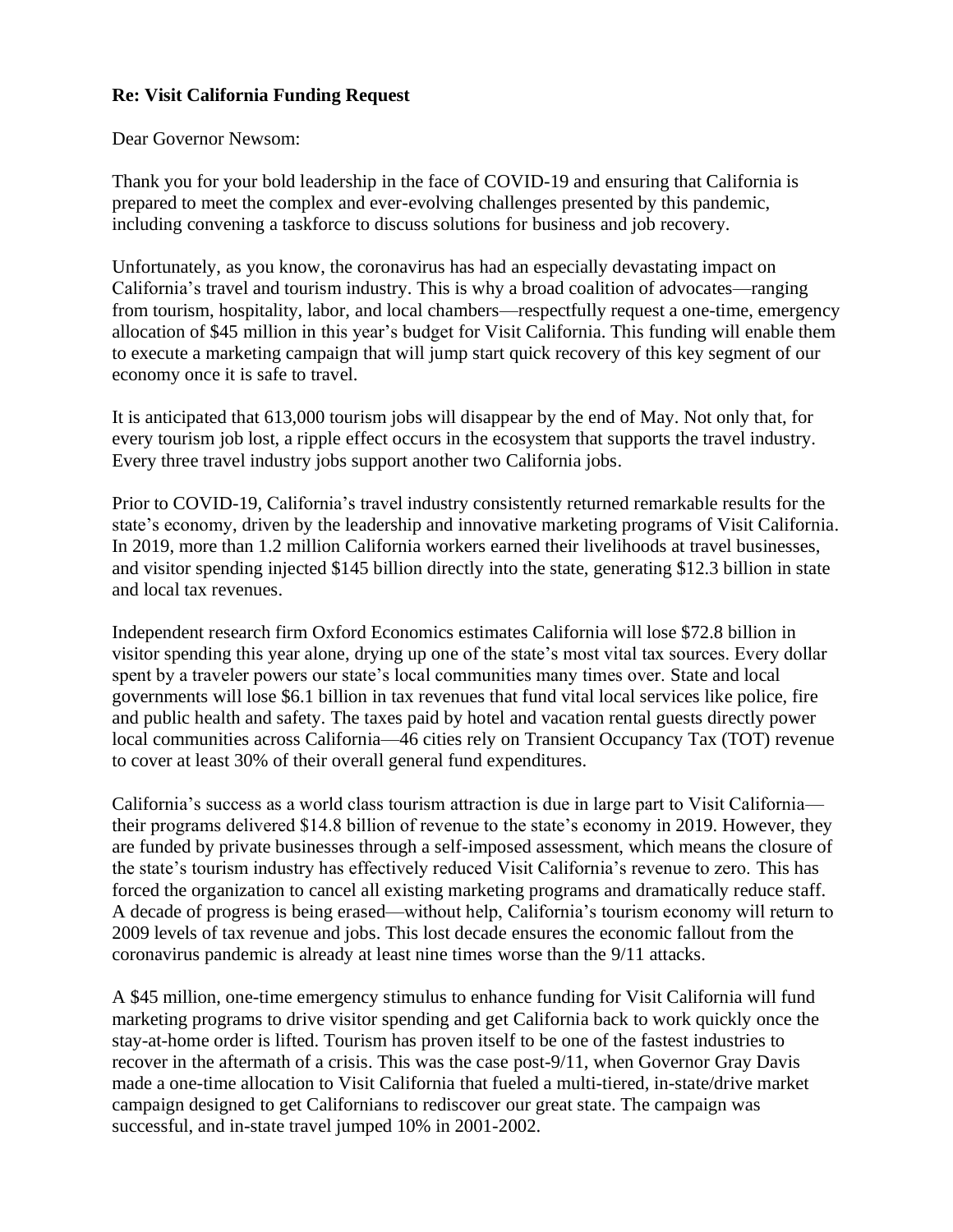With this allocation, Visit California can generate tourism revenues and the associated state and local tax revenues after the expiration of the State of Emergency. This plan is in partnership with and supported by a broad coalition of leaders across travel, tourism, hospitality, labor, public safety, and media. This level of campaign, paired with compelling creative, would deliver \$10.3 billion in revenue to California businesses and \$865 million in additional state and local tax revenue.

While this innovative plan requires some investment, it is much less than the \$836 million a month it will cost for unemployment benefits for displaced workers. It is critically important that we equip Visit California so they can accelerate California's economic recovery. This strategy will provide a ripple effect that moves beyond the travel and tourism sector to infuse money back into our communities.

We believe this allocation will be an impactful down payment to help California recover from the dire economic impact of COVID-19 once it is safe to travel again. Thank you again for the consideration of this request.

We look forward to working with you in the weeks to come.

Warmest Regards,

## ADARA

Agate Bay Realty - Lake Tahoe Airbnb Alcatraz Cruises Anaheim Transportation Network Aquarium of the Bay aRes Travel - Advanced Reservation Systems Basecamp Hospitality Beck's Motor Lodge Beverly Hills Convention & Visitors Bureau Bishop Area Chamber of Commerce & Visitors Bureau Blue & Gold Fleet Bluewater Grill California Association of Boutique & Breakfast Inns California Association of Winegrape Growers California Attractions & Parks Association California Black Media California Broadcast Association California Cannabis Tourism Association California Downtown Association California Fairs Alliance California Hotel & Lodging Association California Lodging Industry Association California News Publishers Association California Restaurant Association California Ski Industry Association California State Railroad Museum Foundation California Teamsters Public Affairs Council CampCalNOW - RV Park & Campground Alliance Cannery Row Company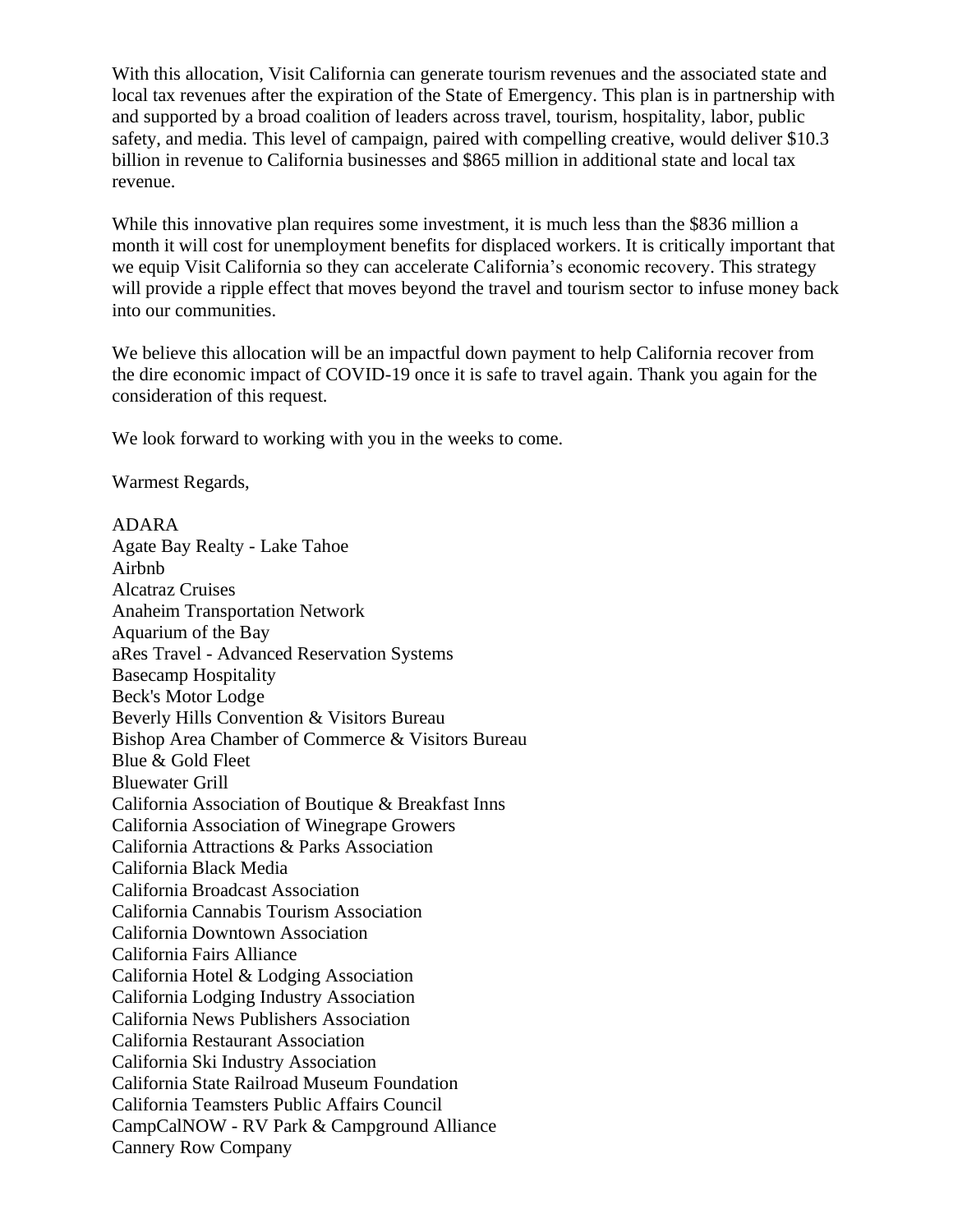Catalina Island Chamber of Commerce & Visitors Bureau Catalyst Marketing Certified Folder Display Service, Inc. Channel Q 103.1 City of La Quinta Civitas Advisors Claremont Chamber of Commerce Concord Chamber of Commerce Connect Meetings Content Media Design Conversant Corniche Travel DayTripper Tours Destination Irvine Discover Coronado DoubleTree by Hilton - Sonoma Wine County Downtown Ventura Dragon Trail Interactive U.S. El Galleon Restaurant Entercom Enterprise Rent-A-Car Ethnic Media Services Expedia Group Explore Butte County Explore Murrieta Explore Trinidad Grapeline Wine Tours Greater Ontario Convention & Visitors Bureau Greater Palm Springs Convention & Visitors Bureau Greenhaus Hornblower Cruises & Events Hospitality Santa Barbara Hotel Association of Los Angeles Hotel Council of San Francisco ImpreMedia Lake County Marketing & Economic Development Lauren Schlau Consulting LeBridge Long Beach Convention & Visitors Bureau Long Beach Hospitality Alliance Los Angeles Magazine Los Angeles Tourism & Convention Board Luxurist Travel Madame Tussauds Hollywood Madden Media Mammoth Lakes Tourism Mammoth Lakes Trails & Public Access Foundation Maritime Museum of San Diego Mbuy Mering Miles Partnership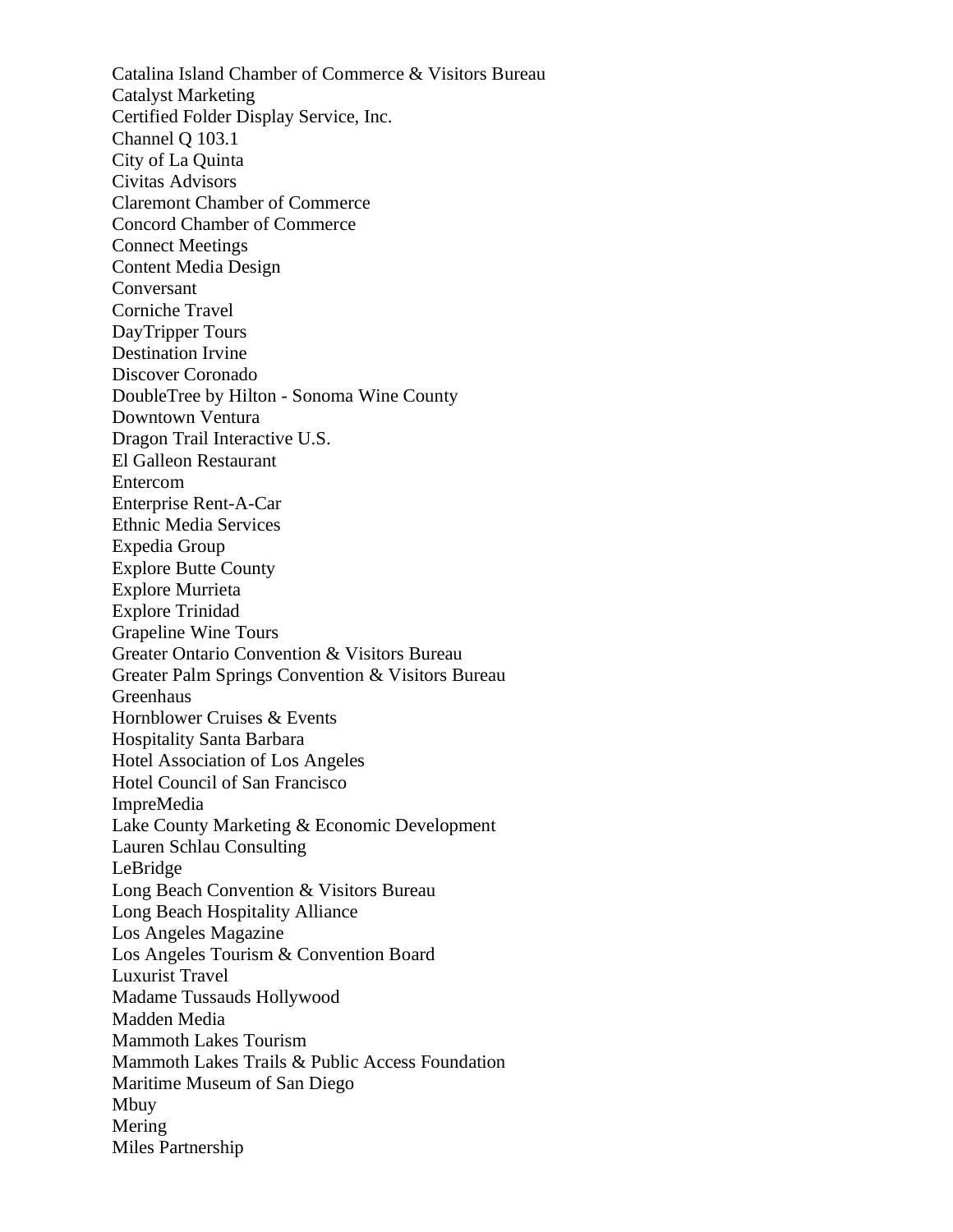Monterey Bay Aquarium Monterey County Convention & Visitors Bureau National Parks Trips North Lake Tahoe - Chamber | CVB | Resort Association Pacific Park on the Santa Monica Pier Palm Springs Aerial Tramway PIER 39 Pure Luxury Transportation Radio.com Ramada by Wyndam Recreational Embassy San Diego Tourism Authority San Diego Zoo Global San Francisco Travel Association San Mateo County / Silicon Valley Convention & Visitors Bureau Santa Maria Valley Chamber of Commerce Santa Monica Travel & Tourism SeaWorld San Diego Sensorio Paso Robles Simpleview Six Flags Magic Mountain Sonesta Irvine Sonoma County Hospitality Association Sonoma Valley Visitors Bureau South Coast Plaza Southern Humboldt Business & Visitors Bureau Southern Humboldt Chamber of Commerce Sports Destination Management Starline Tours Staybridge Suites Strackground Transportation Toyon Grill Travel Costa Mesa Trinidad Retreats UNITE HERE! U.S. Cultural & Heritage Marketing Council Universal Studios Hollywood Ventura Chamber of Commerce Ventura County Lodging Association Ventura Port District Via - AAA Magazine Visit Anaheim Visit Berkeley Visit Big Bear Visit Buena Park Visit Camarillo Visit Concord Visit Dana Point Visit Fairfield Visit Humboldt Visit Huntington Beach